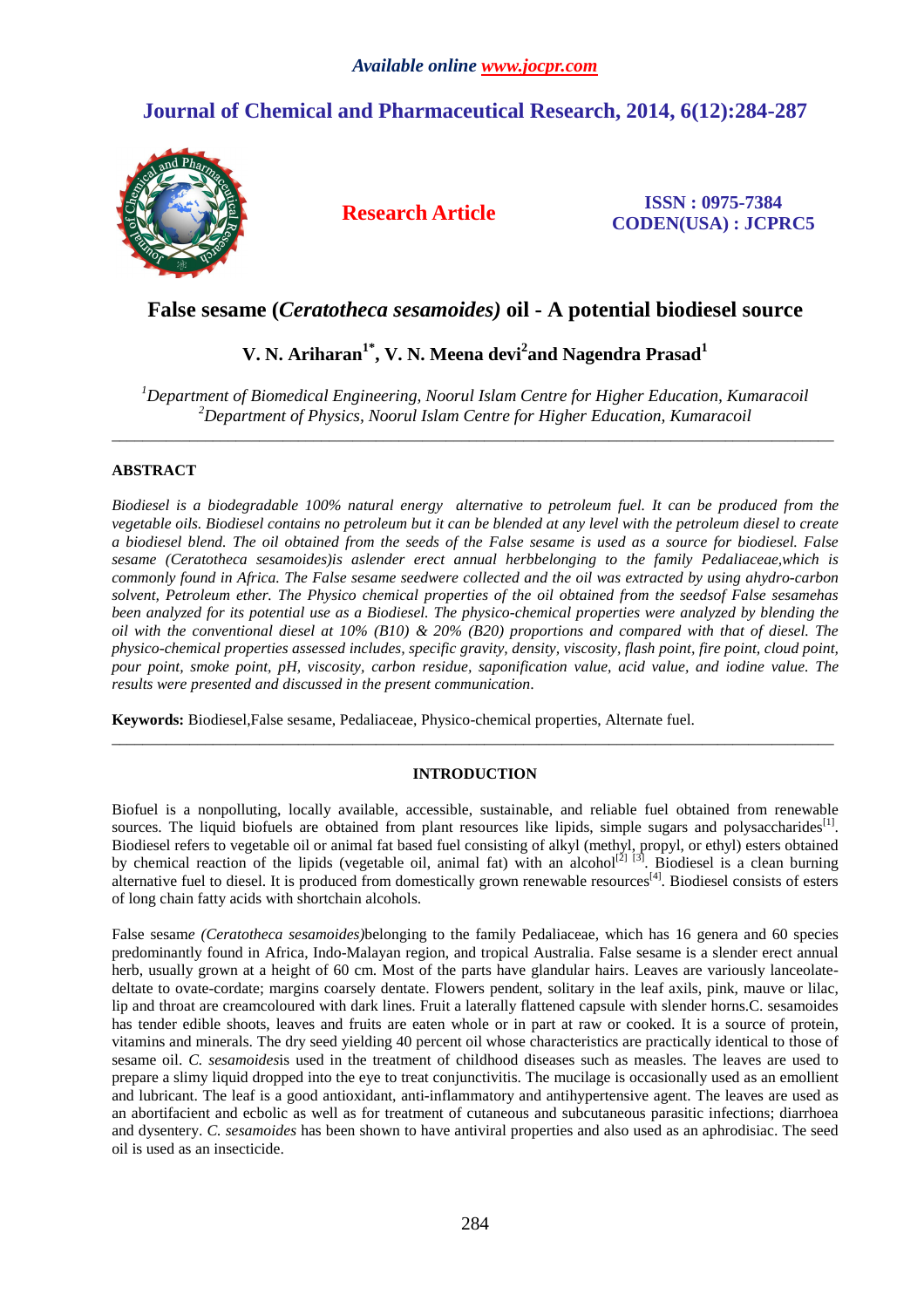#### **EXPERIMENTAL SECTION**

*\_\_\_\_\_\_\_\_\_\_\_\_\_\_\_\_\_\_\_\_\_\_\_\_\_\_\_\_\_\_\_\_\_\_\_\_\_\_\_\_\_\_\_\_\_\_\_\_\_\_\_\_\_\_\_\_\_\_\_\_\_\_\_\_\_\_\_\_\_\_\_\_\_\_\_\_\_\_*

#### **Collection, extraction and preparation of** *False sesame seed***oil**

The *False sesame seed*were collected from the Nagercoil market.The seed were dried and the impurities were removed by hand-picking. The seed werecrushed by using a laboratory mortar and pestle. The bulk oil was extracted by usingSoxhlet apparatus with Petroleum ether for 24 hours. The diesel used for the experiment was purchased at Indian oil Filling Station, Thuckalay, Tamilnadu, India.

The *False sesame seed*oil was mixed with the conventional diesel in two different proportions namely at BI0 (90% diesel and 10% *False sesame seed*oil) and at B20 (80% diesel and 20% *False sesame seed*oil). The physicochemical studies were carried out for the blended proportions of biodiesel.

#### **Physico-chemical analysis**

The specific gravity and density were determined by using the specific gravity bottle and the values were calculated by using the equations below

 $Specific\ gravity = \frac{Mass\ of\ Oil}{Mense\ few\ several\ volume}$ Mass of an equal volume of water

Density =  $\frac{Mass\ of\ Oil}{\frac{1}{2} + \frac{1}{2}}$ Volume of Biodiesel

The fire point, flash point, smoke point, carbon residue, cloud point, pour point were carried out for the blended biodiesel at different proportion.Thefirepoint was analyzed by using Cleveland open cup apparatus. The flash point was determined by using Pensky-Martens closed cup tester apparatus. The cloud point was obtained by usingDeep visioncloud point apparatus. The pour point was analyzed by using Deep Vision pour point apparatus. Carbon residue was determined by using Conradson carbon residue apparatus. The smoke point was observed by using Seta Smoke point apparatus. Viscosity was measured by using calibratedOstwald Viscometer. The specific gravity was measured by using Borosil glass bottle. The pH was determined by using Elico pH meter.

The econometric and acidimetric chemical properties were analyzed for the *False sesame seed* oil blended with conventional diesel at B10 and B20 proportions.The econometric constant namely the Iodine value was determined by Wijs method. The acidimetric constant namely the acid value and saponification value were measured by the standard AOAC method.

#### **RESULTS AND DISCUSSION**

The oil content of the dried seed of *False sesame seed*is about 40% on dry weight basis. The physical propertieslike flash point, fire point, smoke point, cloud point, pour point, carbon residue, pH, specific gravity, density and viscosity were analyzed for diesel and the biodiesel blends at 10% and 20%proportions. The results were given in Table 1.

The iodine value, acid value, and saponification value were estimated and presented in the Table 2.

The flash point of these B10 and B20 are almost equal to the petro diesel and the values are within the range specified for petro diesel (Manufacture of Fuels standards comparison table, http://www.rix.co.uk). The flash point of biodiesel is higher than that of fossil diesel so it clearly indicated that biodiesel is safer to handle than fossil diesel. Fire point of the blends B10 and B20 are almost equal and the B20 are slightly higher than that the petro diesel, and which falls within the range of the ASTM Standard (American Society for Testing and Materials). This also indicates that the biodiesel is safer to use. The smoke point of the biodiesel blends are less than the petro diesel but within the range of the ASTM standards. The carbon residue is slightly higher than the petro diesel. The high value of carbon residue may be due to the impurities in the biodiesel blends but the values are within the ASTM standard. The Cloud point and Pour point is slightly higher than the petro diesel, because of the fatty acids and the nature of fatty acids present in the biodiesel blends. The pH of the biodiesel blends are slightly less than the petro diesel which also indicates the biodiesel is more acidic than the conventional diesel due to the presence of fatty acid. The density, viscosity and specific gravity are important when considering the spray characteristic of the fuel within the engine. Higher density and viscosity of the liquid fuels affects the flow properties of the fuel, such as spray atomization, subsequent vaporization and air-fuel mixing in the compression chamber. The change in spray can greatly alter the compression properties of the fuel mixture. Specific gravity, viscosity and density of pure vegetable oil is several times higher than that of diesel. By mixing the vegetable oil with the conventional diesel with B10 and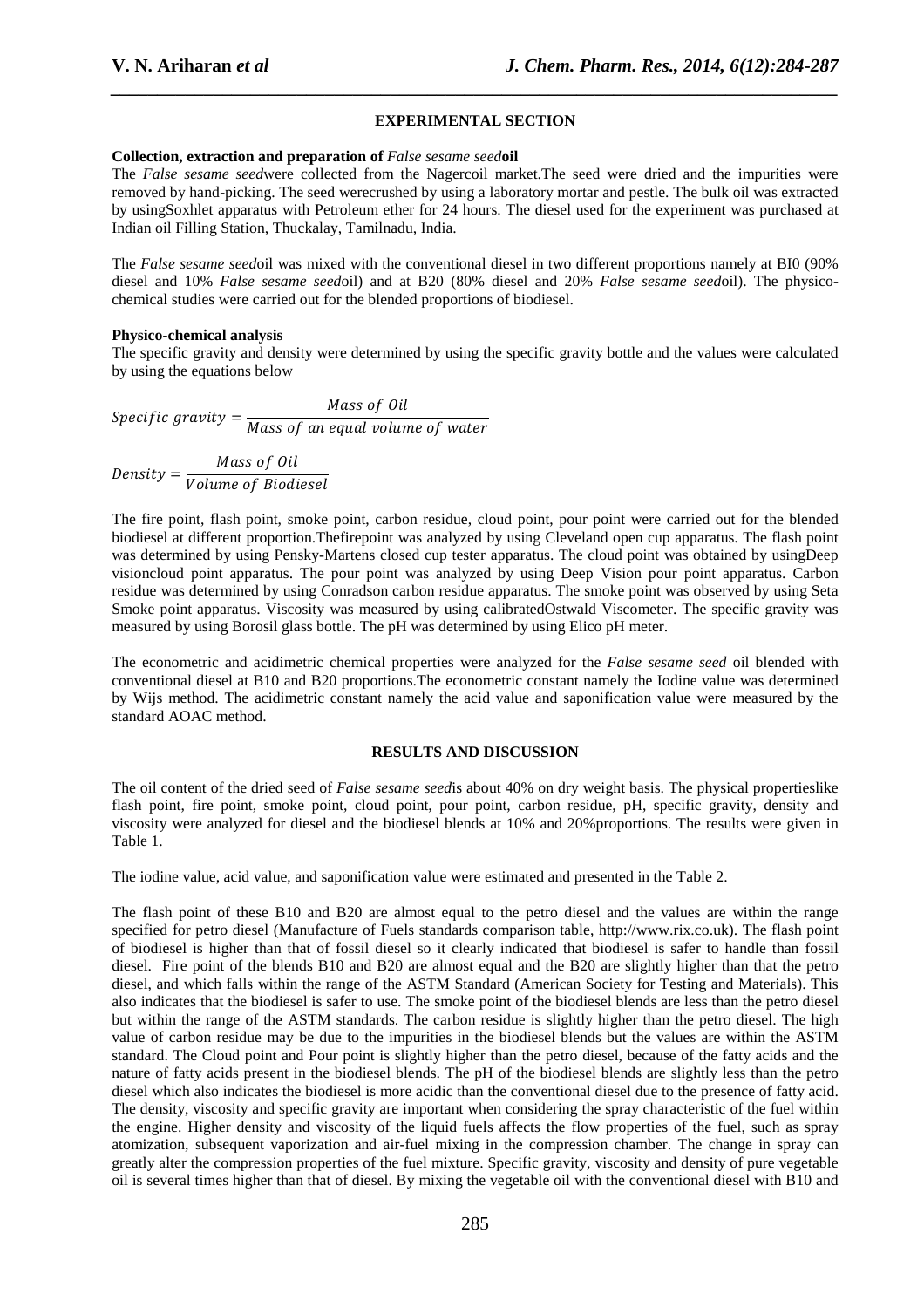B20 the specific gravity, density and viscosity were found to be slightly higher than that of diesel and it is within the range of the ASTM standard value for the biodiesel.

*\_\_\_\_\_\_\_\_\_\_\_\_\_\_\_\_\_\_\_\_\_\_\_\_\_\_\_\_\_\_\_\_\_\_\_\_\_\_\_\_\_\_\_\_\_\_\_\_\_\_\_\_\_\_\_\_\_\_\_\_\_\_\_\_\_\_\_\_\_\_\_\_\_\_\_\_\_\_*

The chemical properties like the acid value of the blends indicates that the amount of fatty acid present in the sample. The acid value of blends are slightly higher than that of the ASTM standard. The number of double bonds present in a vegetable oil is calculated by treating with iodine. The higher the iodine number is the amount of iodine needed to be saturate or break the double bonds in the fatty acid. From the result the iodine values of biodiesel blends are lesser than the petro diesel and it is within the range of ASTM standard of the biodiesel. The saponification value can indicate the non-fatty acid impurity and the amount of alkali that could be required by the fat for its conversion to soap. In the biodiesel, blends the saponification values are less than that of the petro diesel. However the saponification value is found to be with in the acceptable range of biodiesel.

The present study on *False sesame seed* oil has shown that most of the physical and chemical properties evaluated for the biodiesel blends (B10 and B20) falls within the range of ASTM and EN standard values. The values are nearer to the conventional diesel properties. It could be concluded from the present study that the biodiesel produced from*False sesame seed*oil blend B20 is the most potential source of biodiesel. It can be a replacement for fossil diesel. The production and effective usage of biodiesel blend at B20 will help to reduce the cost effect of the production of energy. It is eco-friendly and protect the environment form the various environment hazards. It grows naturally during the monsoon seasons. As it is a high productive crop, the cost of production of oil is very less when compare to other agricultural cash crops. It could be used as alternative crop cultivation and improve the crop production through biotechnological methods. The production of the *C.sesamoides*biodiesel will boost the economy of the country in many ways . The oil can be used for biodiesel and oil cake can be used as a manure in organic farming.

| <b>Parameters</b> | Ceratotheca sesamoides    |                           | <b>Diesel</b>             |
|-------------------|---------------------------|---------------------------|---------------------------|
|                   | <b>B10</b>                | <b>B20</b>                |                           |
| Flash point       | 38.2°C                    | $45.3$ °C                 | $47.2$ °C                 |
| Fire point        | $44.1$ °C                 | 56.2°C                    | 54.0°C                    |
| Smoke point       | 7 <sub>mm</sub>           | 4mm                       | 9 <sub>mm</sub>           |
| Carbon residue    | 0.1 <sub>g</sub>          | 0.2g                      | 0.2g                      |
| Cloud point       | $7^{\circ}$ C             | $6^{\circ}$ C             | $3^{\circ}C$              |
| Pour Point        | $0^{\circ}$ C             | $0^{\circ}$ C             | 0 °C                      |
| pН                | 5.6                       | 5.3                       | 6.8                       |
| Specific gravity  | 0.875                     | 0.896                     | 0.880                     |
| Density           | $0.824$ g/cm <sup>3</sup> | $0.831$ g/cm <sup>3</sup> | $0.804$ g/cm <sup>3</sup> |
| Viscositv         | 4.14                      | 5.30                      | 3.5                       |

**Table: 1. Physical properties of** *Ceratotheca sesamoides* **oil B10, B20 and diesel** 

**Table: 2. Chemicalpropertiesof***Ceratotheca sesamoides* **oil B10, B20 and diesel** 

| <b>Parameters</b>    | Ceratotheca sesamoides |            | <b>Diesel</b> |  |
|----------------------|------------------------|------------|---------------|--|
|                      | <b>B10</b>             | <b>B20</b> |               |  |
| Acid value           | 7.8                    |            | 16.31         |  |
| Iodine Value         | 4.3                    | 11.5       | 6.838         |  |
| Saponification value | 2.4                    | 122.5      | 09.41         |  |

#### **Acknowledgements**

The authors are thankful to the Department of Science and Technology Govt. of India (DST/TSG/AF/2012/01 dated 31 December 2012) for financial assistance to carry out this investigation. The authors are indebted to the Chancellor, Vice Chancellor,Noorul Islam University, Kumaracoil for their valuable guidance, constant encouragement and providing basic facilities throughout the study.

#### **REFERENCES**

[1] Fairless D. *Nature*,**2007,**449, 652.

[2] REE.Jongschaap, RAR. Blesgraaf RAR, TA.Boogard TA, EN.Van Loo andHHGSavenije , *Proc.Nat.Acad.Sci*. USA,**2008**, 106.

[3] VN Ariharan, VN Meena Devi, ST Gopu Kumar, and P Nagendra Prasad. Res. J. Phar.Biol.Chem,**2014,** 5, 64.

[4] RashmiKumari, VinothkumarjainandSushilkumar. *Int.J.Exp.Biol*, **2012,** 50. 502-510.

[5] Dixit, S. and Kanakraj, S. *Journal of Engineering Science And Management Education*,**2010**, vol. 3, 57-59.

[6] V.N.Ariharan, V.N.Meena Devi, S.T.Gopu Kumar and P.Nagendra Prasad,**2014**, 7(2), 129-132.

[7] V.N.Ariharan, V.N.Meena Devi and P.Nagendra Prasad. *Research Journal of Pharmaceutical, Biological and Chemical Sciences*, **2013**, 4 (2) 1336-1345.